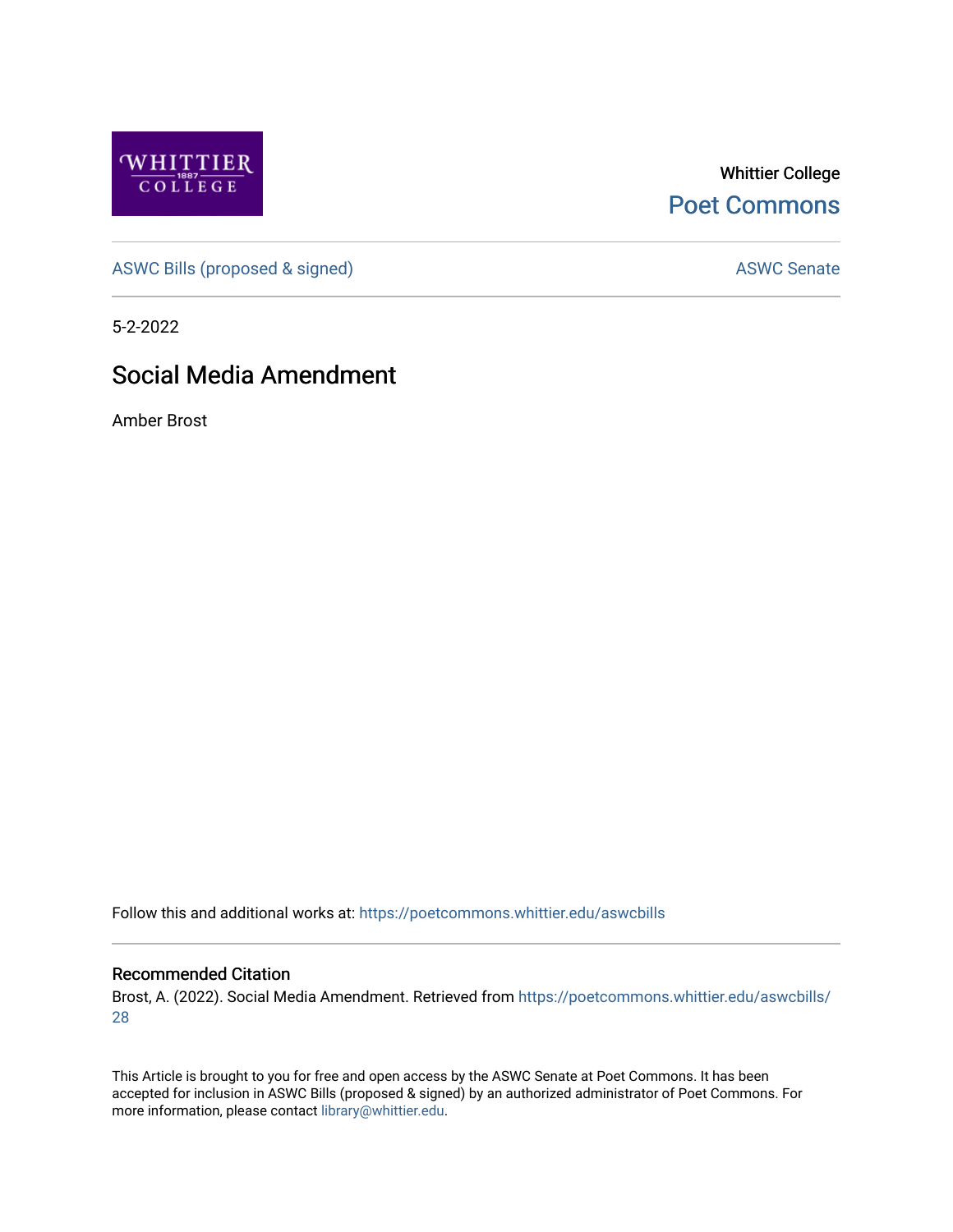

## **Social Media Amendment Session**: XI of MMXXII ASWC Senate Meetings **Amendment** 3- 5/2/22 **Author**: Amber Brost

**WHEREAS-** Social media is an ever growing empire that will continue to impact the lives of the students of Whittier College,

**WHEREAS-** The constitution gives no guidelines about social media posts,

**WHEREAS-** The campus relations director is in charge of all social media platforms,

**WHEREAS-** The student body depends on the ASWC Senate to remain neutral when posting on Social Media,

**WHEREAS-** It is important to have guidelines in the constitution if a situation arises that is outside the scope of Whittier College that requires a post,

**THEREFORE LET IT BE RESOLVED-** That a Section Under Article VII, Section E about social media be added to the constitution,

LET IT BE RESOLVED- That in the Constitution, underArticle VII, Section E shall now say:

### **Article VII**

#### **Section E: Social Media**

- 1. The ASWC Senate is to remain a neutral party when posting on Social Media.
- 2. The ASWC Senate shall post about anything that has to do with the Senate itself or any Whittier College Organizations, Clubs, and Departments.
	- a. This also includes sharing posts that those listed above post on their own social media platforms.
- 3. Social Media posts that do not pertain to the ASWC Senate or to other Whittier College Organizations, Clubs, and Departments are to be approved by the entire Senate by ⅔ vote before they are posted on the following platforms: